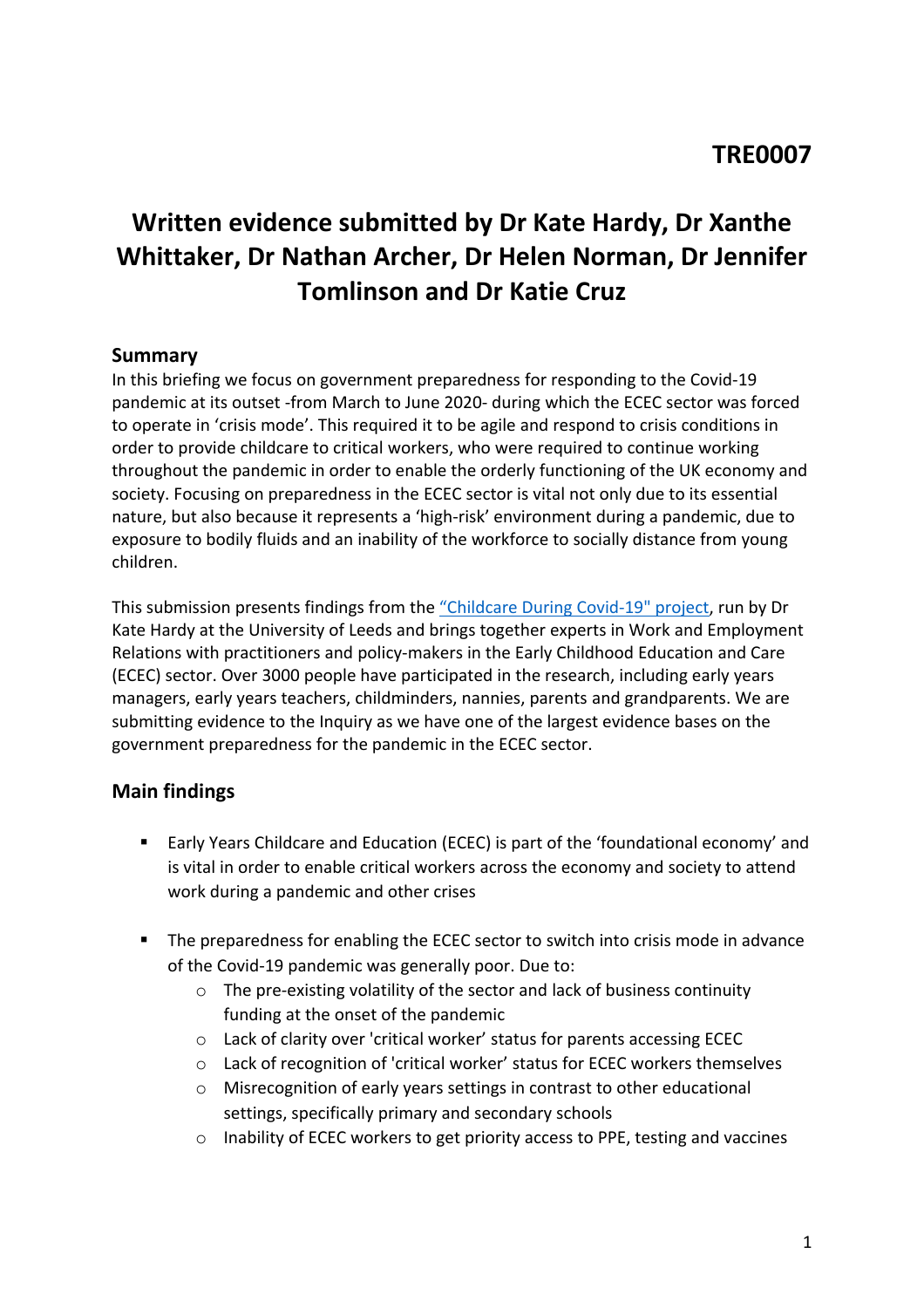- $\circ$  Inadequacy or inconsistency of guidance, particularly in relation to health and safety
- **The provision of employment support, including the Coronavirus Job Retention** Scheme ('Furlough') and the Self Employment Income Support Scheme (SEISS) were vital in maintaining continuity of provision for critical worker parents and maintaining settings, in the absence of wider parent demand

## **Recommendations**

In order to increase preparedness for subsequent pandemics, we make a number of recommendations to enable ECEC to function as a foundational service in the wake of a future pandemic and to be able to switch, at speed, to crisis mode:

- Recognition of ECEC as an essential service
- Making a formal designation on the category of 'critical worker'
- Formalised and consistent recognition of ECEC staff as critical workers
- Prior definition of which workers are considered critical workers and therefore eligible for childcare in advance of future pandemics
- **Priority access to PPE, testing and vaccines for ECEC staff**
- **Emergency budgets for ECEC settings for essential PPE**
- **Enhanced access to sick pay for employed and self-employed critical workers**
- **The development of sector-specific guidance on infection control during a pandemic**
- **IMPROM** Improvements to employment support schemes which enable them to be rolled out immediately and which reflect the complexities of the workforce in ECEC, particularly amongst self-employed providers
- **Business continuity payments through a viability support fund to address short term** income loss for ECEC providers

# **1) Early Childhood Education and Care sector is vital to enable critical workers to respond to a pandemic**

The Early Childhood Education and Care sector, including nurseries, childminders and nannies is 'foundational' in that it provides services on which the remainder of the economy and society rests. Preparing a robust ECEC sector is vital in providing care and supervision for children of critical workers and enabling them to attend work and respond to the pandemic. Without ECEC settings remaining open and providing services, staff absences in critical sectors including food, health and logistics would have dramatically increased, posing risks to the pandemic response.

From March 2020, at the outset of the Covid-19 pandemic, early years settings and workers facilitated 'critical worker' parents to attend work. However, government guidance was unclear on who constituted a 'critical worker':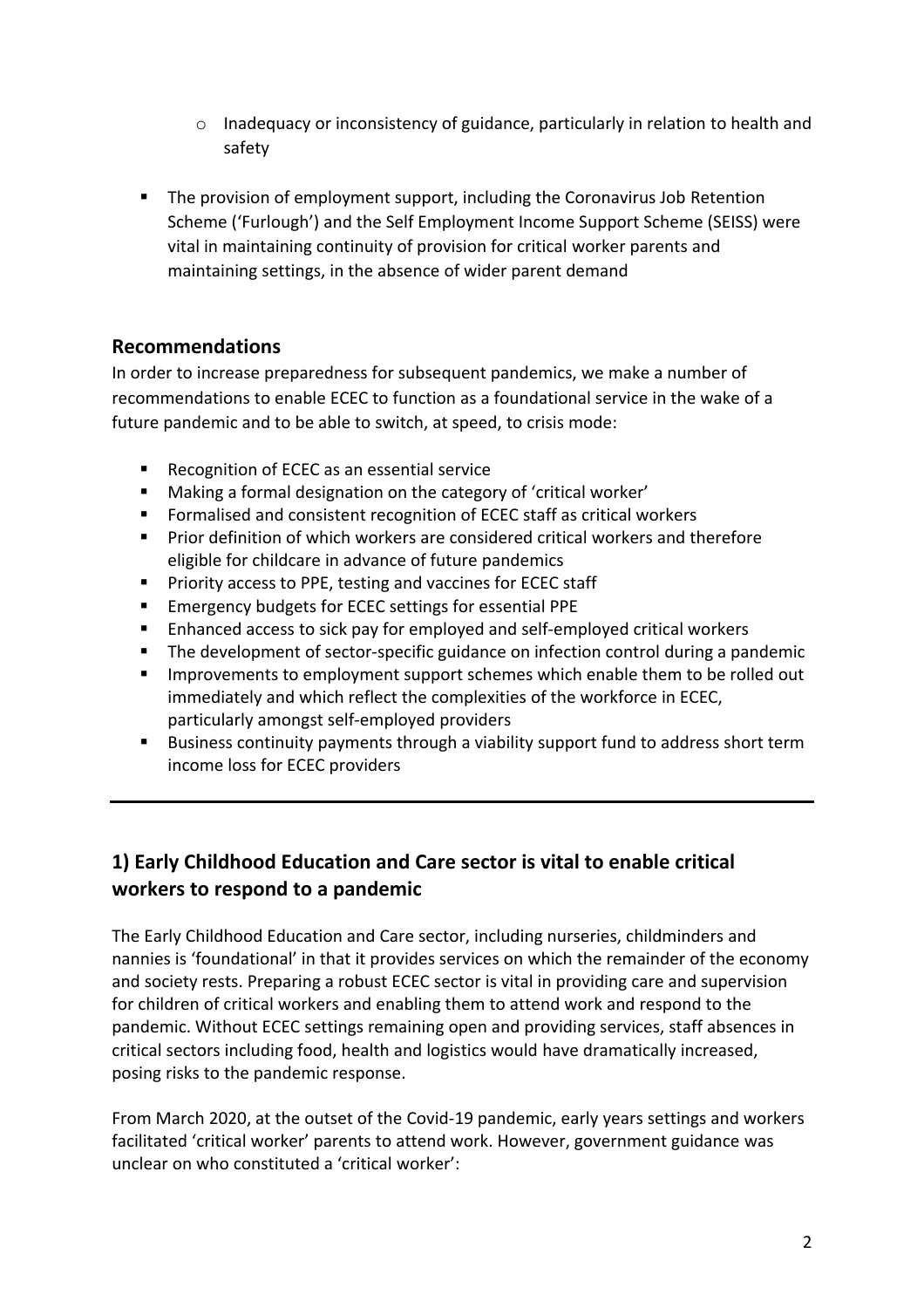The lack of clarity over which children were to be offered 'key worker' places lead to significant confusion and some antagonism between parents and settings, particularly as guidance changed from providing places for children with two, then just one, key worker parent. Devolving this decision-making to settings also enabled some parents to attempt to gain claim false critical worker status: "we had loads of people trying to say they were key workers.. till we actually had to say, I'm really sorry, but you know, you're not classed as a key worker". Settings reported that when a definitive list was eventually published, it was published in the evening, following the closure of the setting, leaving little time for planning a strategy.

#### **RECOMMENDATIONS**

- **Recognition of ECEC as an essential service**
- **Making a formal designation on the category of 'critical worker'** in advance of a pandemic would provide the government with a good estimate of the scale of ECEC delivery required to enable essential services to continue to run and allow settings to anticipate the resources required for a critical worker service and put contingency plans in place.

# **2) ECEC staff are critical workers**

The vital nature of this work, on which many other infrastructures depended, meant that early years staff should have constituted critical workers, but they were not recognised as such. This meant that ECEC staff were not able to access a variety of vital resources which reduced staff absences and made the sector able to function. This included:

- **Places in educational settings (largely schools) for their own children**
- Not being priority queueing places for supermarket
- Testing (see below in Section 3 'Health and Safety')
- **Priority vaccination (see below in Section 3 'Health and Safety')**

All of these compromised their ability to deliver ECEC, either by not having care available for their own dependents, not being able to be released from isolation or be able to work relatively more safely in a high-risk environment. There were some cases in which the deprioritisation of ECEC workers for supermarket queues meant that they were not able to access food to provide for children (childminders).

It was widely felt in the research that assigning critical worker status to early educators would enable these measures and reduce infections and associated absences. In addition, the provision of priority testing and vaccination would reduce the heightened anxiety about lack of protections experienced whilst working with children and families.

#### **RECOMMENDATIONS**

 **Formalised and consistent recognition of ECEC staff as critical workers:** ECEC workers to be granted critical worker status, to access support for their own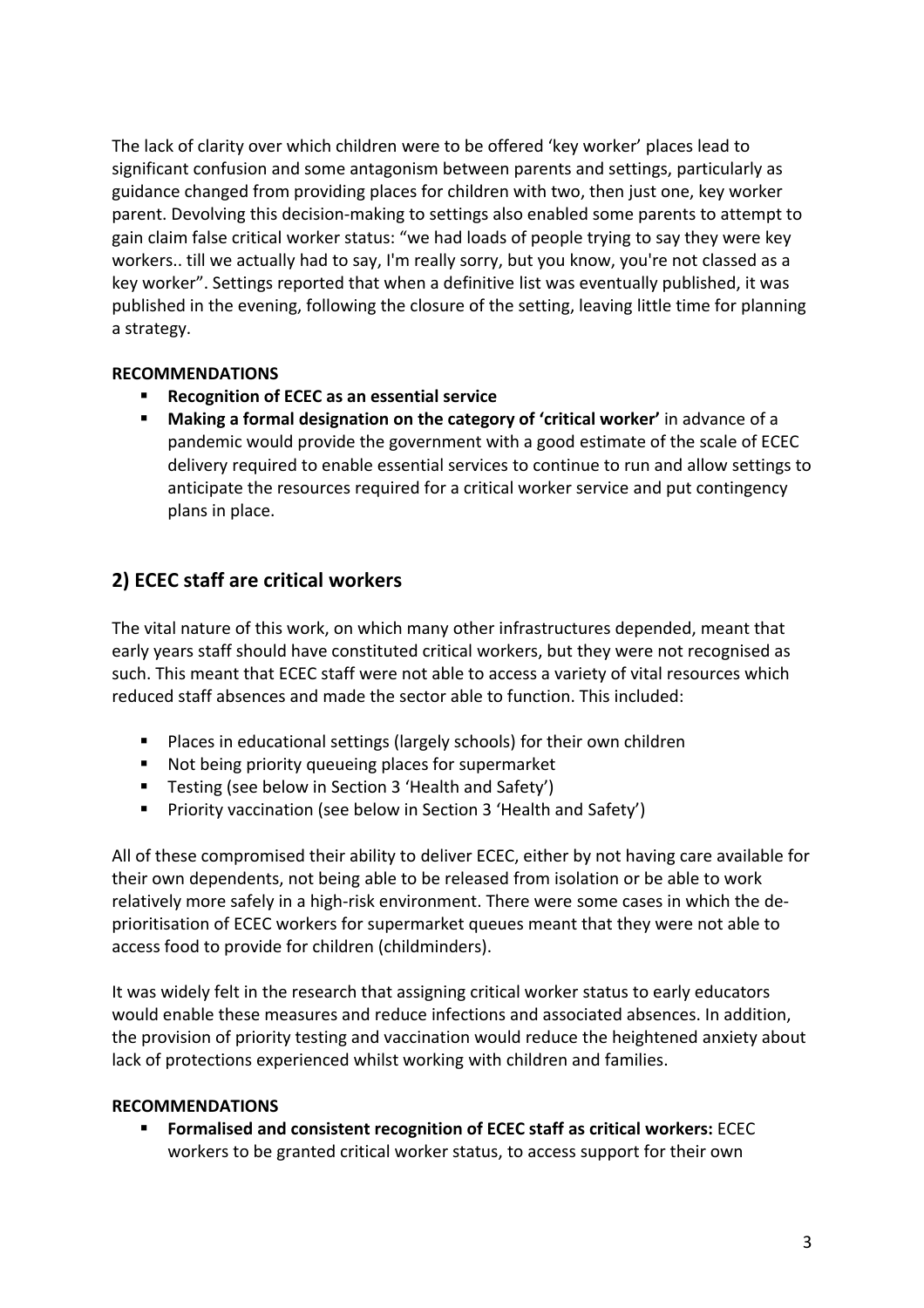children, to gain priority access to PPE, testing and vaccines, and access to other essential goods and services.

# **3) Health and safety**

The work of ECEC requires direct contact with bodily fluids, including saliva, urine, faeces and ECEC staff are unable to distance from young children under their supervision. This heightens risk for ECEC staff during a pandemic of a communicable virus. Early assumptions that COVID did not affect children<sup>1</sup> meant that ECEC staff were exposed to COVID-19 infection through work and were made less safe through the failure to prioritise safety measures that would protect either children or staff.

For 71.6% of the childminders we surveyed, their principal concern was their personal safety, or the safety of families or children. Workers from across the ECEC sector reported that children were being sent into settings when they had symptoms or had come into close contact with someone who had tested positive for Covid19, including when their parents had tested positive. Agencies providing staff to the sector advised workers that the sector was low risk in terms of Covid and this echoed wider public messaging prior to February 2021.

**PPE:** Close physical contact is a daily part of ECEC work, meaning infection control measures such as distancing, required to limit airborne transmission, as well as low contact, required for waterborne transmission, are not possible or appropriate. This places greater emphasis on the need for Personal Protective Equipment (PPE) for minimising risk of infection among staff and children in ECEC settings. During the COVID-19 pandemic, ECEC settings required PPE including gloves, cleaning products, hand sanitizer, aprons, fogging machines, face masks, and signage in order to provide a safe working and caring environment. Many ECEC practitioners reported difficulty accessing these items and nursery staff in some settings were instructed by their employer to provide their own masks. Further, the costs of PPE were a burden on the budgets of many providers who are operating on tight margins, especially as the price of PPE became inflated.

#### **RECOMMENDATION**

- **Priority access to PPE, testing and vaccines for ECEC staff:** As an essential service, ECEC settings should have priority access to supplies of PPE; drawn from a government stock which protects against price inflation;
- **Emergency budgets for ECEC settings for essential PPE** which is funded in line with the education sector and, additionally, there should be consistency of provision within ECEC sector (i.e. MNS, PVI and child-minding settings)

**Testing**: When staff had access to testing facilities or kits, there was widespread use of them, the ability to test reassured them and they felt safer at work. Testing was also

<sup>&</sup>lt;sup>1</sup> There was insufficient data to [confirm] the behaviour of the virus in children as parents and sector workers reported that many parents preferred to isolate their children rather than have them undergo invasive testing.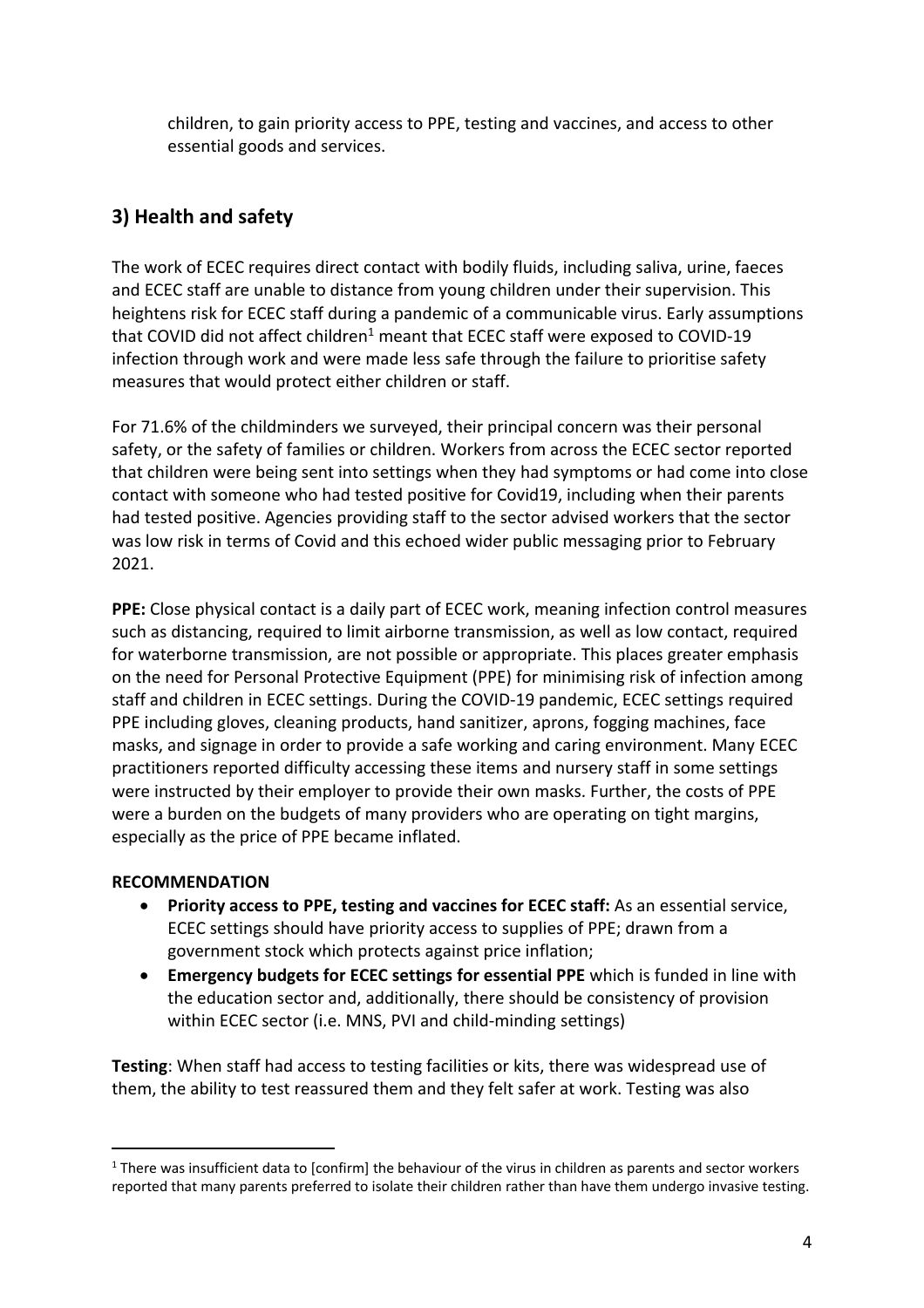important in facilitating ECEC staff to continue working and reducing contact-related absences. This was dependent upon a number of factors:

- Availability of tests: Nursery managers reported periods when staff could not get tests (for example in Sept/Oct 2020). When tests first became available, school settings and maintained nursery schools (MNS) were provided with lateral flow tests onsite for staff, whereas private, voluntary and independent (PVI) settings and childminders had to source them having to source them independently and, in some cases, buy them. There was also significant variation in the availability to testing in different areas -- London was well-resourced with testing facilities and those in rural areas, especially Wales, were more likely to report lack of availability.
- Ease of access: The proximity of testing facilities to staff home or places of work was important for facilitating testing and minimising time spent away from work for testing. Families and staff in our study reported travelling up to 40 miles, or for two hours, to be tested.
- Speed of return of results was key to reducing temporary closure of settings, enabling staff returns to work and ensuring continuity of ECEC provision. At some periods during the COVID-19 pandemic, ECEC staff and families reported waiting 5-7 days for results.

#### **RECOMMENDATIONS**

As an essential service, ECEC settings should have:

- Priority access to any testing, vaccination or medication which becomes available to monitor and manage disease.
- Access to rapid testing and results for ECEC staff on the basis of their critical worker status.
- Vaccine priority based on occupation.

**Sick Pay:** Adequate sick pay is essential during a pandemic. It must ensure staff working in the ECEC sector are testing for asymptomatic disease, taking sick leave from work and isolating to prevent the spread of disease. Our research highlights that sick pay policies vary across the sector, between staff in the same setting, and is often dependent upon contractual terms and length of service. Overall, the proportion of the workforce with access to contractual sick pay improved in nurseries during the pandemic from 32.9% to 44.8% — likely reflecting a recognition within the sector of the need for sick pay to contain the spread of the virus. While sickness was generally covered by some level of contractual or statutory sick pay, periods of isolation or caring for dependents with Covid were less likely to be paid. This suggests a misunderstanding of the law by ECEC employers as periods of isolation - whether isolating due to a notification of contact or because they live with someone who has symptoms - should be compensated by SSP.

In nurseries, 28.7% of the workforce only has access to Statutory Sick Pay (SSP). For staff with contractual sick pay (44.8%), this was often exhausted after 3-5 days of sickness. Thereafter staff relied on SSP, with many staff making use of holiday entitlement or toil when sick during the pandemic. Our research found widespread financial hardship, including issues with paying mortgages, for ECEC staff who were sick and paid SSP for several weeks due to Covid. More worryingly, of the 146 childminders who isolated due to work-related exposure almost two-thirds (63%) said they received no pay at all. About three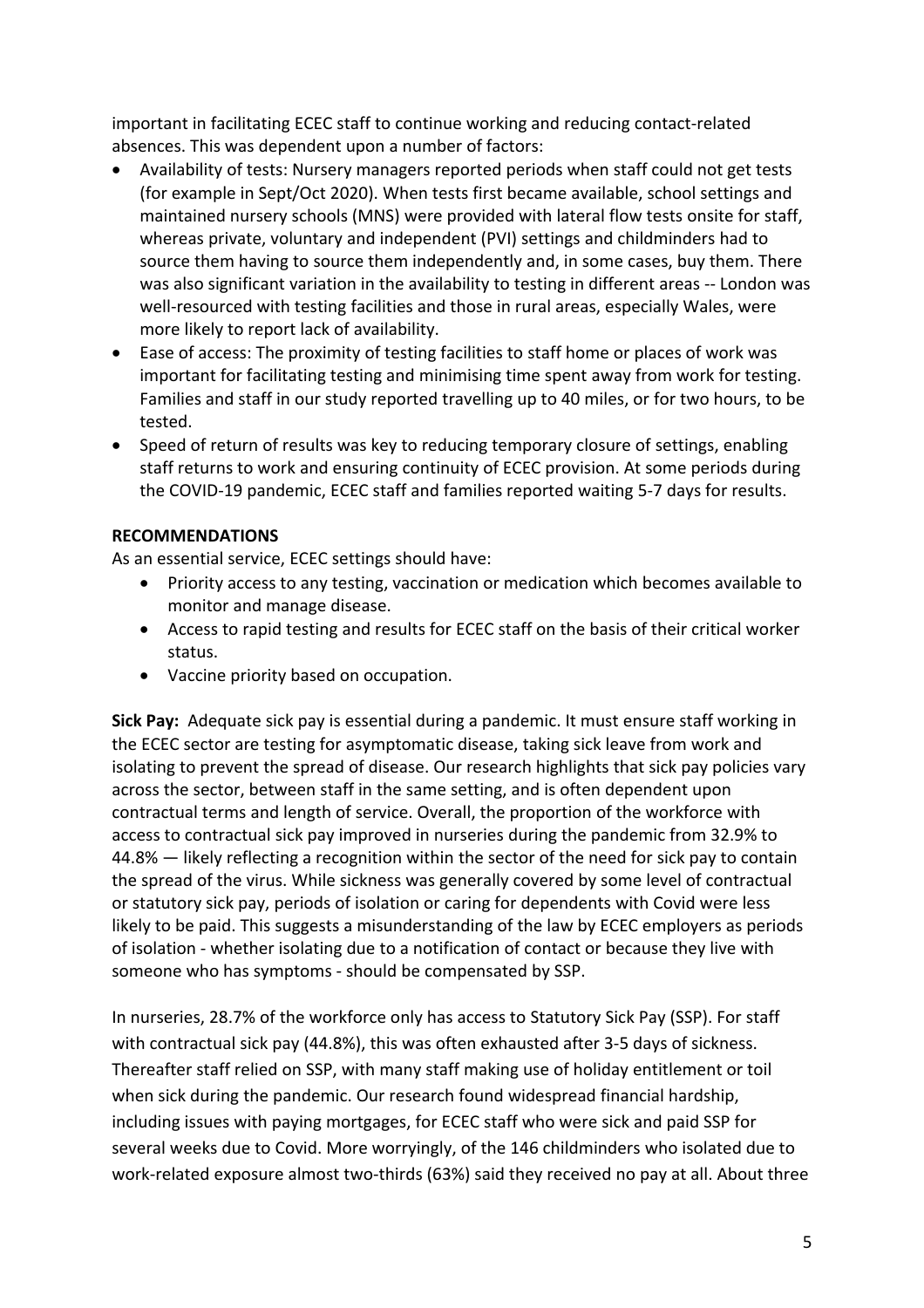quarters (73.6%) of those who isolated due to non-work-related exposure to Covid received no income.

## **RECOMMENDATIONS**

**Enhanced access to sick pay for employed and self-employed critical workers**, including:

- No minimum wage threshold for access to SSP
- Retain SSP from day one (rather than day 4) of sickness
- SSP paid in line with living wage
- Retain SSP to include periods of isolation (i.e where employee has come into contact with contagion but not necessarily developed illness) and care of dependents
- Government funds available to support employers and self-employed to provide sick pay

## **4) Government guidance to the sector was often inadequate and not timely**

ECEC practitioners followed the guidance provided by the government and, specifically the '*Actions For Early Years'* guidance provided by the DfE, closely and were concerned and aware of the importance of updating their risk assessments to reflect the latest guidelines. Our research identified several areas where both the content of the guidance and its communication may be improved for future pandemic situations.

While ECEC practitioners widely recognised that the pandemic has been a rapidly-evolving situation and that guidance was reviewed and updated to reflect our growing understanding of the virus, they felt that the weekly, or otherwise regular, updates were too frequent, that the documents they were expected to refer to were too long, and the time for revision and implementation of risk assessments too short.

In addition, release of updates was often poorly timed – many nursery managers and childminders mentioned that they received updates on Friday nights, giving them little time to read and respond for when provision resumed on Monday morning. In Wales, official coronavirus guidance for ECEC was not published till June, which was two months after the first lockdown was put in place. Nursery managers in Wales reported having to improvise without the support of guidance.

Some ECEC practitioners interviewed for our study questioned the advice provided in the guidance suggesting that it was occasionally ambiguous, conflicting or contradictory, or that the advice provided to ECEC settings lacked an understanding of sectoral specificities. In particular, childminders often commented that the advice provided to the ECEC sector as a whole was developed for care and working conditions in nurseries and that parts of the advice were not relevant or not appropriate for care provided in the childminders' own home. Advice also differed from that given to schools, which created specific problems for nursery classes situated within schools.

The guidance was most useful where it was prescriptive and those responsible for developing risk assessments in their ECEC settings found it useful to have sample risk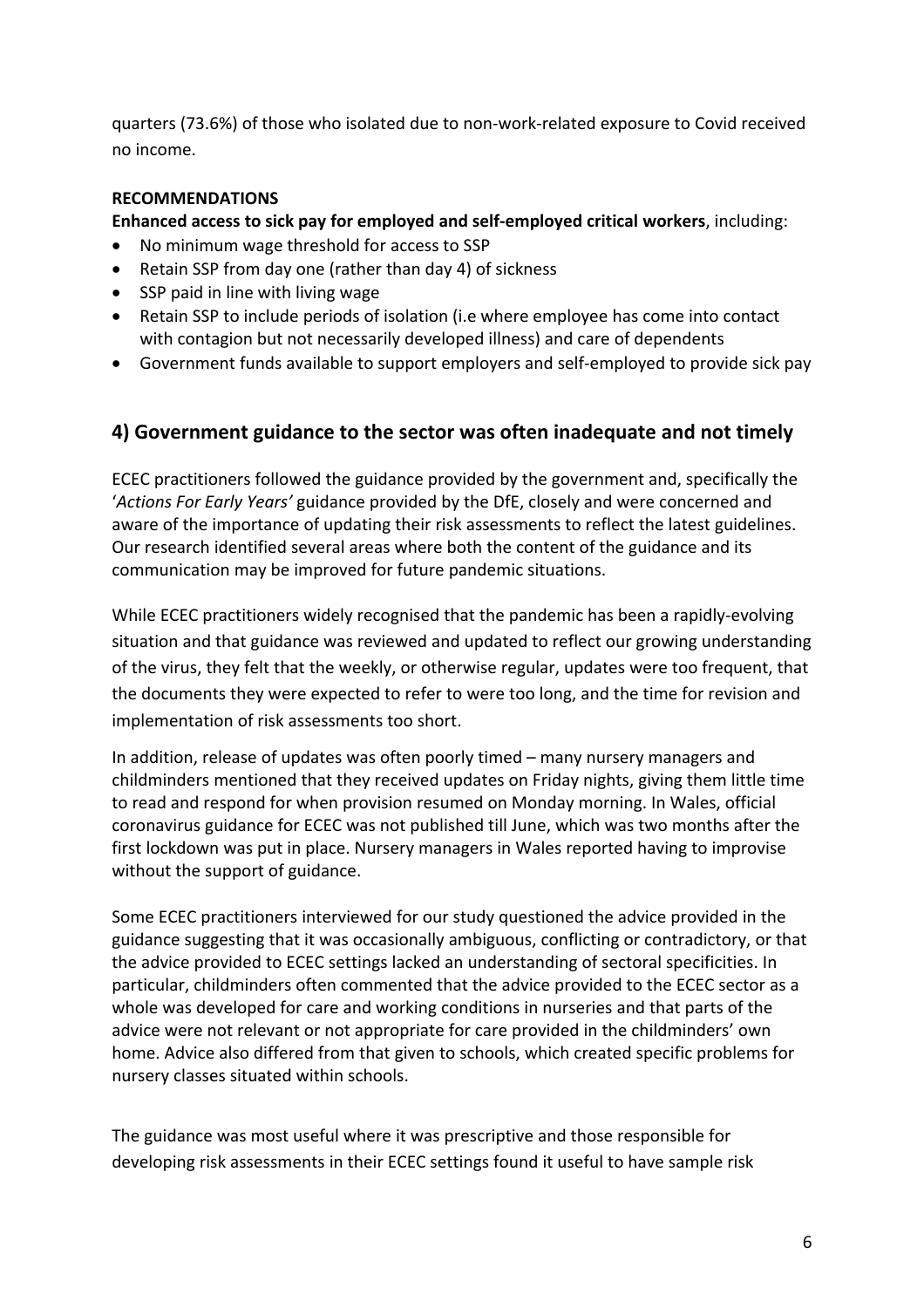assessments that they could draw on when devising their own. ECEC practitioners also relied heavily upon the advice and expertise of local authorities, and sector advocate and professional organisations (such as NDNA, PACEY) for information and clarity about the guidelines and how to implement them.

## **RECOMMENDATIONS**

- The development of sector-specific guidance on infection control during a pandemic, which reflects the unique conditions of work in different parts of the sector should be available and should form part of basic H&S training for ECEC practitioners, to ensure that all workers in the sector have baseline knowledge.
- During pandemic situations, while it is likely that guidelines will need to be reviewed to reflect new knowledge of any novel pathogen, updates will be most effective where:
	- o Practitioners are given 3-5 days of lead time to review risk assessments and implement new measures
	- o Changes from previous guidelines are clearly highlighted
	- o Model risk assessments are provided
- Government should work closely with sector bodies to clarify guidelines and ensure consistency of messaging, in recognition of the key role these organizations have played during the COVID-19 pandemic.

## **5) Employment support for providers**

In 2020, the government introduced a package of support for employers and workers, which were available to providers in the ECEC sector. This included the 'Coronavirus Job Retention Scheme' (also referred to as 'Furlough') and the Self-employment Income Support Scheme (SEISS). These schemes were vital in enabling settings to switch into 'crisis mode' and provide continuity of care for critical workers.

The provision of the SEISS scheme enabled childminders (who are mainly self-employed) to remain open to critical workers, even when a reduction in parent demand threatened their ability to continue to provide care. There was significant take-up of the Scheme. Approximately three quarters of childminders (74.9%) used the SEISS. Among those (25%) who did not access SEISS, the majority (57.3% & 74.8% in Wave 1/2) stated that they were ineligible or did not think they were eligible. A small number stated that they did not know this was a possibility (9.8%), suggesting that the Scheme was sufficiently promoted and that there was widespread awareness of it. In Wales, 85% (wave 1) and 21.6% (wave 2) of the (respectively) 52 and 37 Wales respondents used the Childcare Providers Grant. In Wales, 50% of 37 childminders in wave 1 used the Coronavirus Childcare Assistance Scheme. Importantly, despite good take-up, of all childminders who had accessed the SEISS, three quarters (74.4%) in Wave 1 said that the income they received from this was not sufficient enough to cover their usual income. As such, while the SEISS scheme was necessary in maintaining provision of childcare in the childminding sector, future preparedness must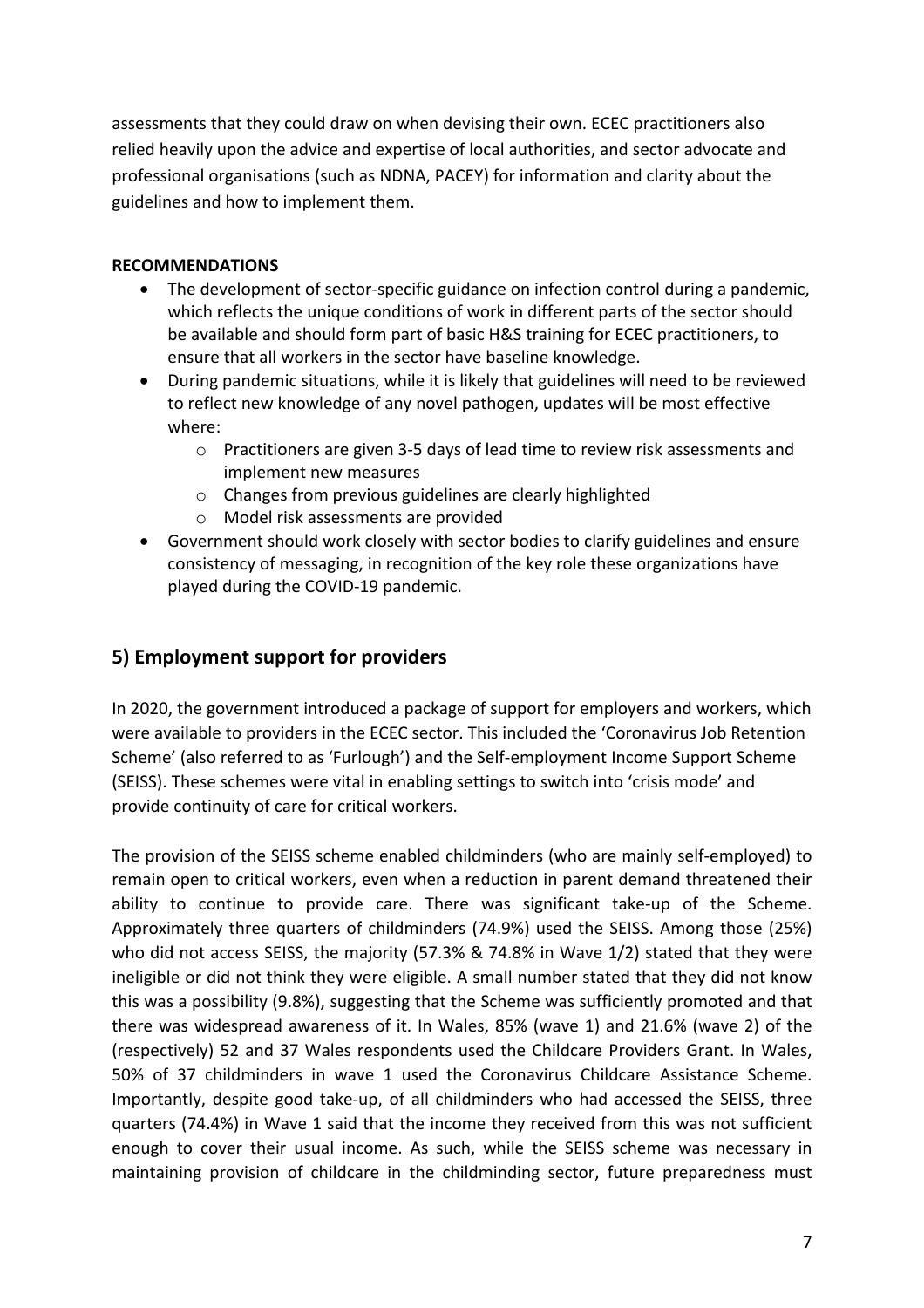ensure that payments are sufficient to sustain those working in it in order for it to be fully effective.

Moreover, the nature of the childminding workforce, which is characterised by high turnover and childminders moving in and out of the labour market, meant that there were systematic barriers to accessing SEISS. As such, for those who did not access the Scheme, this included because childminders had not been registered as self-employed for a sufficient amount of time; taking maternity leave in previous years; no impact on income levels; the amount would not have been sufficiently worth the time to apply; they had been paid as a Dividend Director. Taking maternity leave in the previous year also impacted on access and eligibility for the scheme and should be considered as a specifically gendered element, which disadvantaged female self-employed people.

In nurseries, the narrow profit margins of many settings meant that the ability to make use of the furlough scheme temporarily when staff were required to isolate due to a positive contact or a burst bubble was vital in enabling them to remain flexible. Independent school and Private day nurseries both had an average proportion of one third furloughed workers. It is likely that this resulted in very low levels of redundancy in the sector (with 0.5% reporting redundancies). At the outset, however, there was some lack of clarity in relation to the relationship between receiving payment for Furlough by settings in receipt of government funding (such as 15/30 Hours free childcare). A number of nursery Managers reported that using the scheme was complicated and they were initially advised they would be unable to use it. NM50 state that "for the first four weeks, up until the 20th April, I was a little bit kind of weary with the information that was coming out with regards to furlough and government funding and all of those things. So I didn't make any decision to put anything in place until the 20th April when there was some more information released".

Overall, the various employment support systems in England and Wales were vital in ensuring that the Early Years sector was able to move swiftly into crisis mode and provide continuity of care for the children of critical workers.

## **RECOMMENDATIONS**

- **Improvements to employment support schemes which enable them to be rolled out immediately and which reflect the complexities of the workforce in ECEC, particularly amongst self-employed providers**, taking into account:
	- o Relationship with existing funding mechanisms
	- $\circ$  The specific nature of the self-employed workforce amongst childminders, generating a system of self-employment support which is sensitive to the particularities of this labour market
- **IMPROVED PROMOTION AND PUBLIC ARTLE 2015 CONTENT** and eligibility for the schemes, potentially via employer representatives such as PACEY, Early Years Alliance and National Day Nurseries Association.

# **6) Maintaining provision during crisis mode**